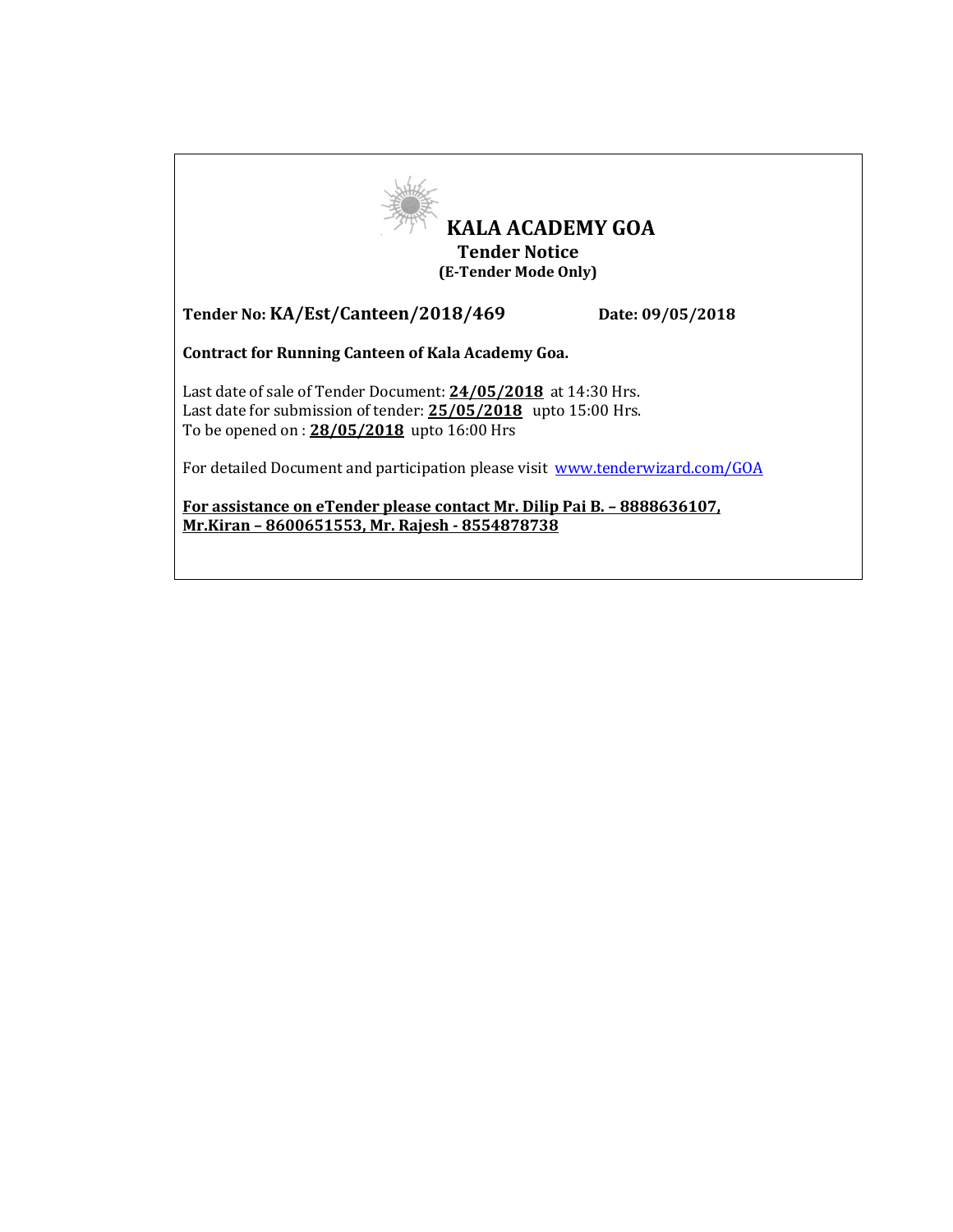

# Tender Notice

eTender No: KA/Estb./Canteen/2018/469 Date: 09/05/2018

Sealed Tenders are invited by Kala Academy Goa from reputed contractors for running the Kala Academy's Canteen at the Kala Academy Complex in two envelope system viz. (i) Technical Bid and (ii) Financial Bid.

Cost of the Tender Document: Rs. 500/ eTender Processing Fee: Rs. 1500/- E.M.D. - Rs. 25,000/-

Mode of Payment towards Tender Document Fee (TDF), eTender Processing Fee(TPF) & Earnest Money Deposit (EMD) to be paid online through e-Payment mode via:

- i) National Electronic Fund Transfer (NEFT) / Real-Time Gross Settlement (RTGS)/Axis Bank Over-the counter (OTC). Tenderer requires download preprinted Challan towards credit of ITG available on e-tender website and make its payment through any of their Bank.
- ii) Internet Payment Gateway (Debit/ Credit Card of type VISA, MASTERCARD or RuPay.

iii) Net Banking: Payment can be made through the Internet Banking of Any Bank. Note: Any Payments made through NEFT/RTGS/OTC will take 24 hours for its reconciliation. Hence the payments through NEFT/RTGS/OTC should be made at least TWO BANK WORKING DAYS in advance before any due date and upload the scanned copy of challans in the e-Tender website as a token of payment.

The Tender document can be downloaded from the eTender website [www.tenderwizard.com/GOA](http://www.tenderwizard.com/GOA) upon the payment of Tender Document and eTender Processing fee.

| Last date of Sale of Tender                           | 24/05/2018 upto 14:30 Hrs                                                     |
|-------------------------------------------------------|-------------------------------------------------------------------------------|
| Last date for submission of Tender.                   | 25/05/2018 upto 15:00 Hrs                                                     |
| To be opened on                                       | 28/05/2018 upto 16:00 Hrs                                                     |
| <b>Contact Person for queries</b>                     | Tulshidas P. Talawanekar<br>Phone No: 08322420451/2/3/4                       |
| Addressee and Address at which<br>EOI to be submitted | <b>Member Secretary</b><br>Kala Academy Goa,<br>Campal,<br>Panaji, Goa-403001 |

Sd/- Member Secretary Kala Academy Goa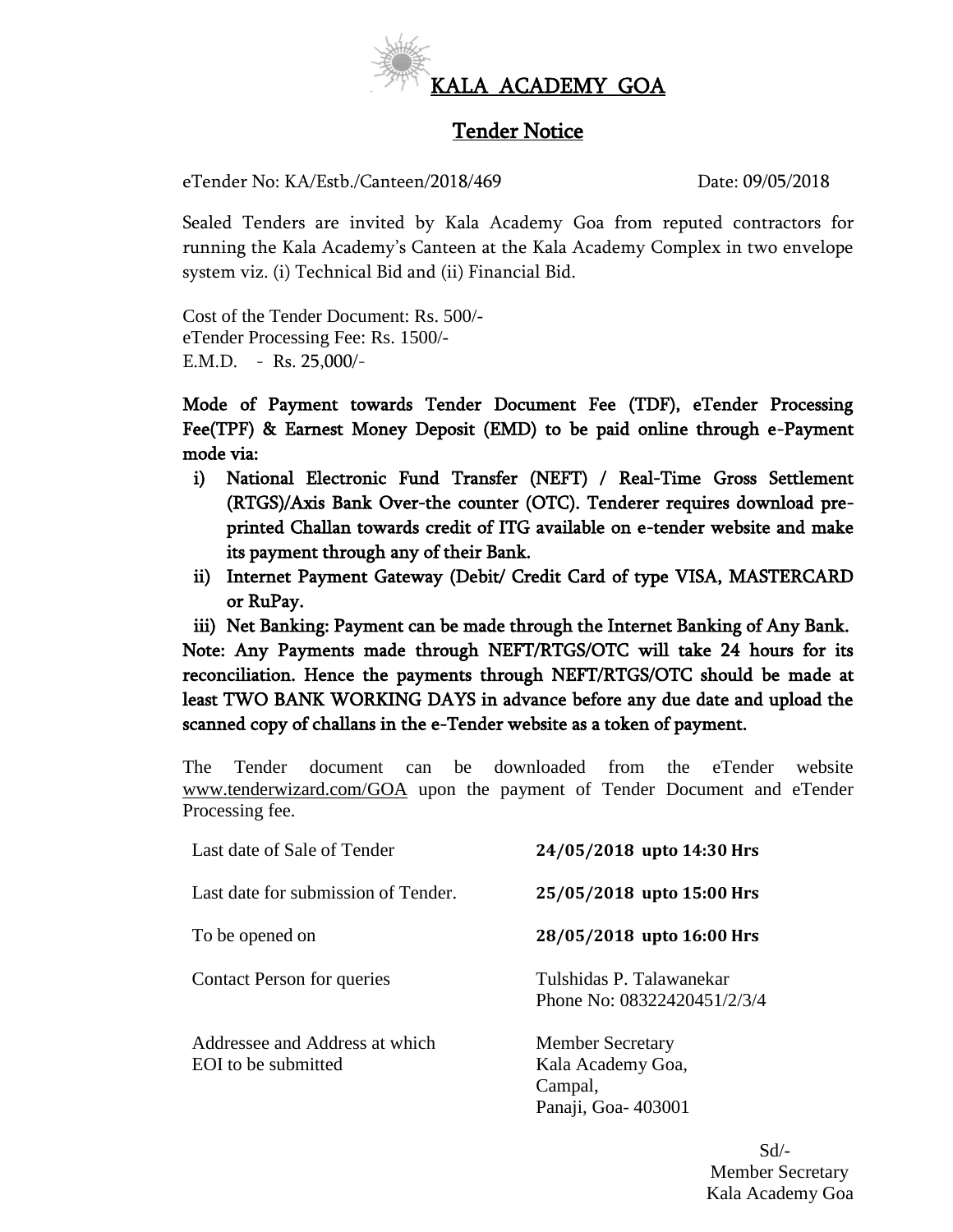#### **KALA ACADEMY GOA CAMPAL, PANAJI-GOA**

## **TENDER FORM**

Tender for running Kala Academy's canteen at Kala Academy Complex,

 $\overline{\phantom{a}}$  , and the contribution of the contribution of  $\overline{\phantom{a}}$  ,  $\overline{\phantom{a}}$  ,  $\overline{\phantom{a}}$  ,  $\overline{\phantom{a}}$  ,  $\overline{\phantom{a}}$  ,  $\overline{\phantom{a}}$  ,  $\overline{\phantom{a}}$  ,  $\overline{\phantom{a}}$  ,  $\overline{\phantom{a}}$  ,  $\overline{\phantom{a}}$  ,  $\overline{\phantom{a}}$  ,  $\overline{\phantom{a$  $\overline{\phantom{a}}$  ,  $\overline{\phantom{a}}$  ,  $\overline{\phantom{a}}$  ,  $\overline{\phantom{a}}$  ,  $\overline{\phantom{a}}$  ,  $\overline{\phantom{a}}$  ,  $\overline{\phantom{a}}$  ,  $\overline{\phantom{a}}$  ,  $\overline{\phantom{a}}$  ,  $\overline{\phantom{a}}$  ,  $\overline{\phantom{a}}$  ,  $\overline{\phantom{a}}$  ,  $\overline{\phantom{a}}$  ,  $\overline{\phantom{a}}$  ,  $\overline{\phantom{a}}$  ,  $\overline{\phantom{a}}$ 

\_\_\_\_\_\_\_\_\_\_\_\_\_\_\_\_\_\_\_\_\_\_\_\_\_\_\_\_\_\_\_\_\_\_\_\_\_\_\_\_\_\_\_\_\_\_\_\_\_\_\_\_\_\_\_\_\_\_\_\_\_

Campal, Panaji, Goa:

1. Full name/s of the Tenderer:

2. Whether individual, partnership firm etc. (for other than individuals, please give details) of partners/composition of management, if any) :

3. Full Address :

 $\overline{\phantom{a}}$  ,  $\overline{\phantom{a}}$  ,  $\overline{\phantom{a}}$  ,  $\overline{\phantom{a}}$  ,  $\overline{\phantom{a}}$  ,  $\overline{\phantom{a}}$  ,  $\overline{\phantom{a}}$  ,  $\overline{\phantom{a}}$  ,  $\overline{\phantom{a}}$  ,  $\overline{\phantom{a}}$  ,  $\overline{\phantom{a}}$  ,  $\overline{\phantom{a}}$  ,  $\overline{\phantom{a}}$  ,  $\overline{\phantom{a}}$  ,  $\overline{\phantom{a}}$  ,  $\overline{\phantom{a}}$ Telephone Nos.\_\_\_\_\_\_\_\_\_\_\_\_\_\_\_\_\_\_\_\_\_\_ Mobile No.\_\_\_\_\_\_\_\_\_\_\_\_\_\_\_\_\_\_

 \_\_\_\_\_\_\_\_\_\_\_\_\_\_\_\_\_\_\_\_\_\_\_\_\_\_\_\_\_\_\_\_\_\_\_\_\_\_\_\_\_\_\_\_\_\_\_\_\_\_\_\_\_\_\_\_\_\_\_\_\_\_ \_\_\_\_\_\_\_\_\_\_\_\_\_\_\_\_\_\_\_\_\_\_\_\_\_\_\_\_\_\_\_\_\_\_\_\_\_\_\_\_\_\_\_\_\_\_\_\_\_\_\_\_\_\_\_\_\_\_\_\_\_\_

4. Experience in the line. (Please attach testimonials/certificates).

5. E.M.D. of Rs. 25,000/- **To be paid online through e-payment mode only.** 

 \_\_\_\_\_\_\_\_\_\_\_\_\_\_\_\_\_\_\_\_\_\_\_\_\_\_\_\_\_\_\_\_\_\_\_\_\_\_\_\_\_\_\_\_\_\_\_\_\_\_\_\_\_\_\_\_\_\_\_\_\_\_  $\overline{\phantom{a}}$  ,  $\overline{\phantom{a}}$  ,  $\overline{\phantom{a}}$  ,  $\overline{\phantom{a}}$  ,  $\overline{\phantom{a}}$  ,  $\overline{\phantom{a}}$  ,  $\overline{\phantom{a}}$  ,  $\overline{\phantom{a}}$  ,  $\overline{\phantom{a}}$  ,  $\overline{\phantom{a}}$  ,  $\overline{\phantom{a}}$  ,  $\overline{\phantom{a}}$  ,  $\overline{\phantom{a}}$  ,  $\overline{\phantom{a}}$  ,  $\overline{\phantom{a}}$  ,  $\overline{\phantom{a}}$  $\overline{\phantom{a}}$  ,  $\overline{\phantom{a}}$  ,  $\overline{\phantom{a}}$  ,  $\overline{\phantom{a}}$  ,  $\overline{\phantom{a}}$  ,  $\overline{\phantom{a}}$  ,  $\overline{\phantom{a}}$  ,  $\overline{\phantom{a}}$  ,  $\overline{\phantom{a}}$  ,  $\overline{\phantom{a}}$  ,  $\overline{\phantom{a}}$  ,  $\overline{\phantom{a}}$  ,  $\overline{\phantom{a}}$  ,  $\overline{\phantom{a}}$  ,  $\overline{\phantom{a}}$  ,  $\overline{\phantom{a}}$ 

I/We do hereby accept the terms and conditions attached to this Tender Form in Annexure - I. I also agree to abide by the changes in the terms and conditions, if any, as may be decided by the Kala Academy from time to time.

 $\frac{1}{2}$  , and the contract of the contract of the contract of the contract of the contract of the contract of the contract of the contract of the contract of the contract of the contract of the contract of the contract

Signature and Seal of the Tenderer

Date:-

Encl: Terms and conditions duly signed.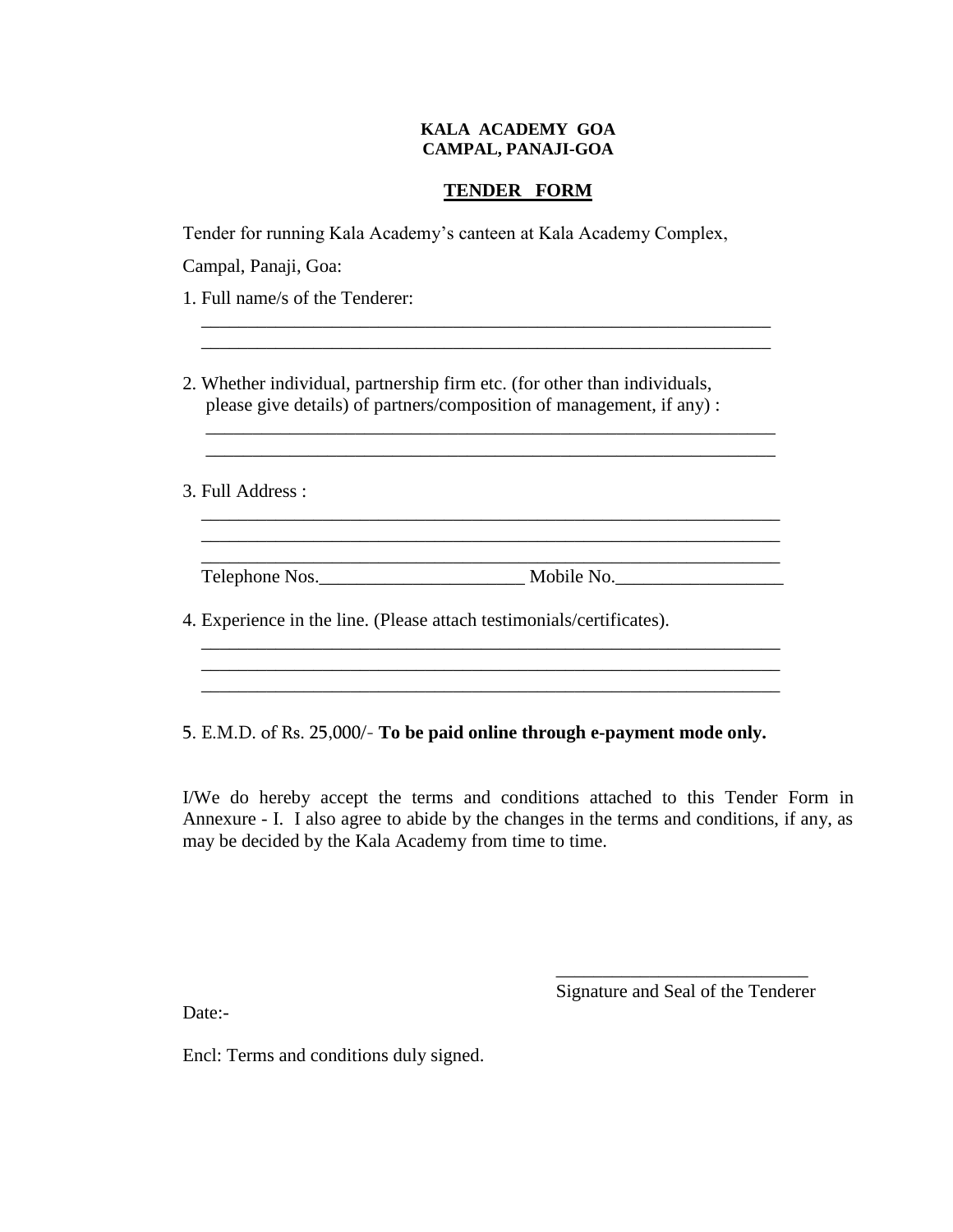# ANNEXURE - I

# KALA ACADEMY GOA

## TERMS AND CONDITIONS ATTACHED TO THE TENDER FOR RUNNING KALA ACADEMY'S CANTEEN AT KALA ACADEMY COMPLEX, CAMPAL, PANAJI-GOA.

1. a) The tenderer should have minimum three years experience as proprietor or partner in running a canteen of reputed organization, running of own Hotel, Restaurant or providing of catering services.

b) In case of partnership firm, an attested copy of the partnership deed should be furnished along with the tender document, failing which the tender will be summarily rejected.

c) Dissolution of the partnership will summarily be liable for termination of the contract.

d) The tenderer should furnish testimonies/certificate regarding qualifications and experience in the field of catering, which will be the main criteria for awarding the Canteen contract.

e) Due weightage will be given to the tenderer with experience in the field with relevant proof, participation in national and international events and list of clients served.

2. (a) The tender should be accompanied by an Earnest Money deposit of Rs.25,000/- **To be paid online through e-payment mode only**.

(b) The tender offer should be firm and conditional offers will not be considered.

Signature of the Tenderer Seal :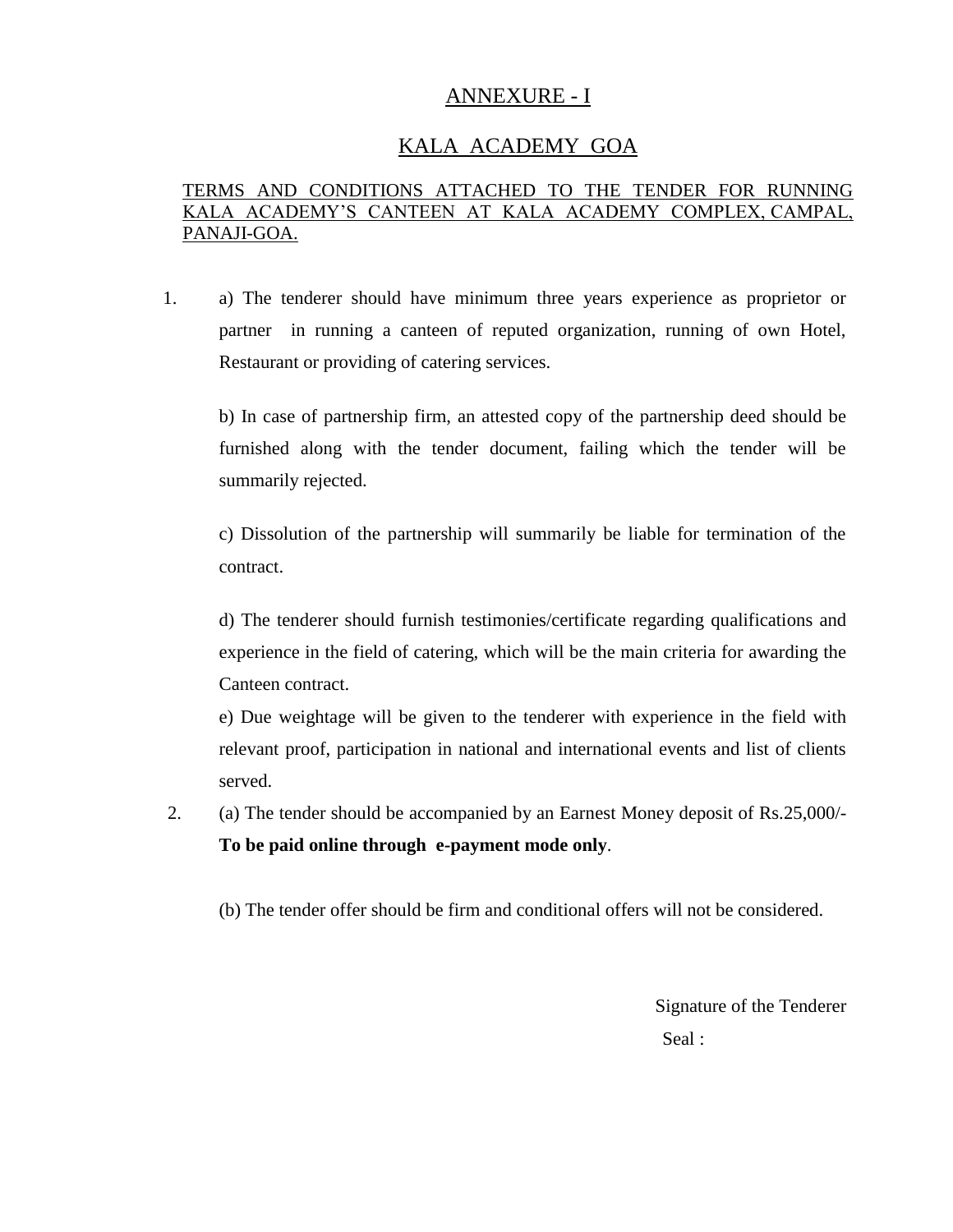- 3. The E.M.D. of the unsuccessful tenderers will be refunded, whereas the same of the successful Tenderer will be adjusted against the Security Deposit.
- 4. **The tenderer shall quote his highest bid towards the monthly rent payable by them for the premises used to run Kala Academy's canteen. The minimum bid should be Rs. 70,000/- per month. Offer below Rs.70,000/- will be treated as disqualified and no correspondence will be entertained against such offer.**
- 5. The successful tenderer will have to remit interest free Security Deposit equivalent to three months rent by way of Demand Draft which will be retained with Kala Academy till the period of the contract is over. The successful tenderer has to pay the rent in advance on first working day of every month. An amount of Rs.50/- shall be charged extra for each day of delay thereafter. If the delay exceeds more than 50 days, Kala Academy reserves the right to terminate the contract summarily, the Member Secretary shall be the competent authority to decide in the matter.
- 6. Rates of the items provided in the Canteen shall be charged as per the enclosed Annexure V, to the staff and students of the Academy and to the public as may be applicable. **The approved rates charged as per the tariff should be inclusive of all taxes**. Any items other than those mentioned in the said Annexure may be supplied only with written prior approval of Kala Academy regarding item and its rate.
- 7 a) The Contractor shall keep open the Canteen from 8.30 a.m. to 8.30 p.m. and should remain open till the end of the programme and also adjust the timing to coincide with any function/programmes to be organised in Kala Academy.
	- b) The Canteen Contractor will adopt the Q system for service during the programmes and separate coupon counter will be set away from servicing area.

Signature of the Tenderer

Seal :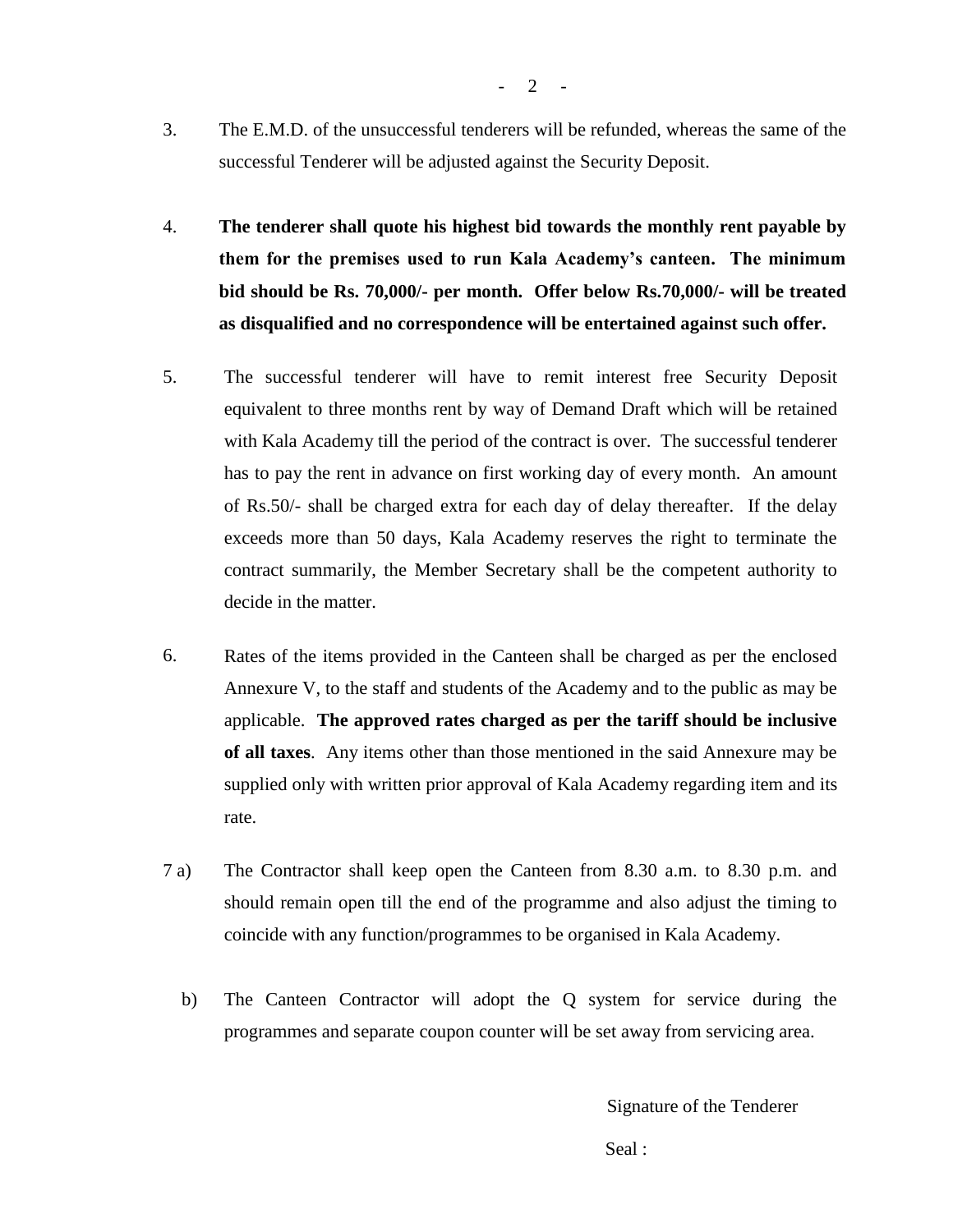- 8. Water will be supplied by Kala Academy for which Rs.1500/- will be charged per month, in advance on the first working day of the month along with the monthly canteen rent. Electricity charges as per actual (separate meter provided) will also have to be paid separately by the Contractor to Kala Academy.
- 9. a) The Contractor will have to provide uniforms to his staff as approved by Kala Academy. The Contractor shall ensure that all his staff in the Kala Academy is in uniform. Similarly the biodata along with the photograph of all the employees shall be furnished immediately to Kala Academy by the successful tenderer.
- b) The Contractor shall obtain Health Cards of all his employees from the Health Department.
- c) The tenderer shall obtain Character Certificate of all his employees from the Police Department.
	- d) The Contractor shall at all times during the continuancy of the contract period comply with all the formalities required to be fulfilled by the Industries and Labour Rules, Regulations and Recommendations as prescribed by the State Govt. or Central Govt. or other local authorities.
- 10. Tables and chairs for the customers will be provided by Kala Academy. The Contractor will be responsible for its proper cleanliness and maintenance. He/she shall make good of any breakage/damage or loss to the furniture or any other items/material provided to him
- 11. One room behind the Canteen will be provided to store the canteen material i.e. soft drink crates etc.

Signature of the Tenderer

Seal :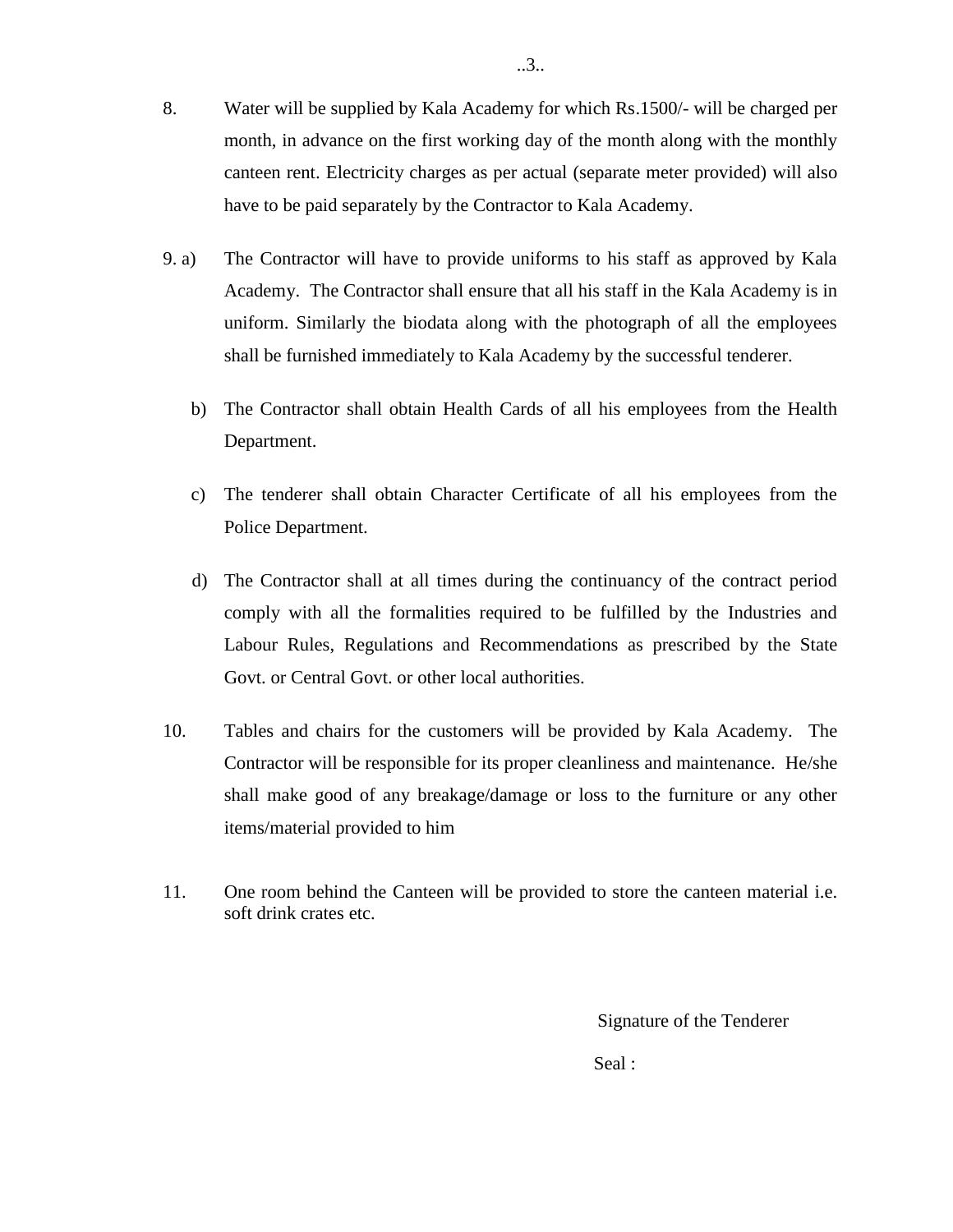- 12.a) The tenderer will give paramount importance for cleanliness and hygiene in the canteen and kitchen premises. As per the guideline issued by Health Department from time to time. The furniture and utensils shall be kept neat and clean and the tenderer will provide pesticide treatment/pest control regularly every month at his own expenses. **However, in case of failure on the part of the tenderer**, **Kala Academy reserves the right to treat the Canteen premises with pesticides and recover the said amount plus damages of Rs.2000/- per treatment from the Canteen Contractor.**
	- b) **The Tenderers shall be responsible for waste management and its disposal as per rules.**
- 13. **No person either the Contractor or any of the persons employed by him shall be allowed to stay overnight in the Kala Academy premises.**
- 14. The approach of the Contractor and his employees to the staff members/students of the Kala Academy, as well as to the public should be polite and courteous.
- 15. The Contractor is bound to offer comments on the complaints lodged against him. He should display a complaints/suggestions register at a prominent place which shall be shown to authority by canteen contractor on weekly basis (i.e. every Monday) for inspection.
- 16.a) Food/snacks and other items supplied by the Contractor in the Canteen should be fresh wholesome prepared under hygienic condition.
	- b) All the eatables should be prepared/cooked in refined vegetable edible oils and not in palmoline oil.
- 17. The contract shall be for a period of two year/s at the first instance and the same may be renewed for further period of one year with due concurrence by both the parties at the same or new terms and conditions. The renewal can be considered based on the overall performance of the Canteen Contractor.
- 18. The Member Secretary, Kala Academy Goa or any authority of the Kala Academy may at any time, inspect the Canteen to ensure the cleanliness maintained and the quality of the items supplied. The Contractor shall allow such persons to take any samples and also show the suggestion register, if any, kept by the Contractor.

 Signature of the Tenderer Seal :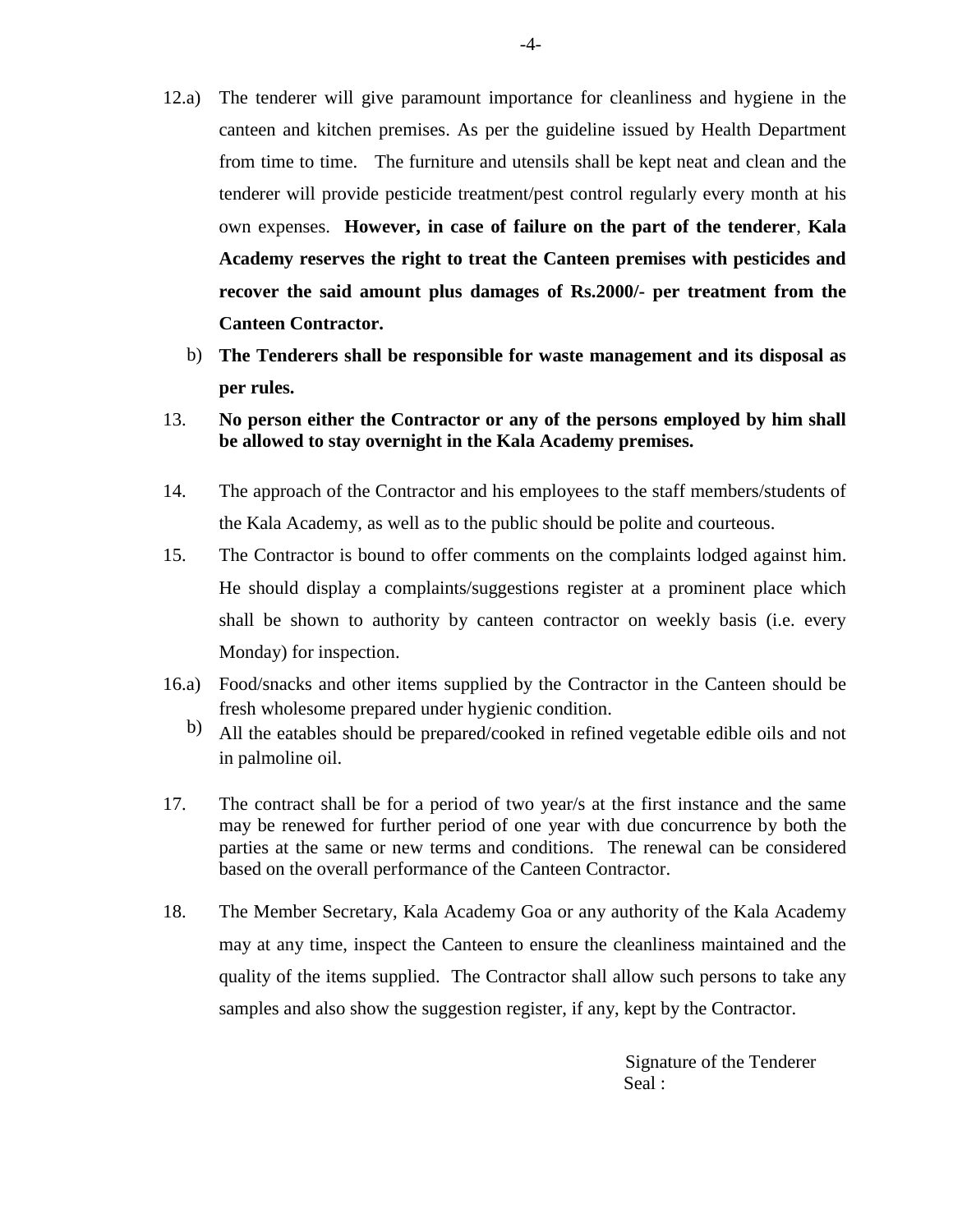- 19. The Kala Academy may advise the Contractor any suggestions towards cleanliness, hygiene and quality of the items served, as also complaints against him regarding services rendered in the Canteen. He shall be bound to follow such suggestions and/or rectify the causes of complaints.
- 20. The Contractor shall supply tea/coffee/snacks in the Office to the staff twice a day from 10.30 a.m. to 11.30 a.m. in the morning and from 2.30 p.m. to 3.30 p.m. in the evening sessions as per concessional rates. However, if orders are placed at any time, besides the time mentioned above, for guests or staff, the same shall be served by the Canteen Contractor.
- 21. Proper crockery and other utensils should be used while serving VIPs/Officers and for the staff of Kala Academy.
- 22. Considering the rush during the show intervals, the Contractor should open the Counter Services of tea, soft drinks etc. on different counters to facilitate the customers to purchase refreshments within the interval timings through coupons and queue system.
- 23 The canteen contractor shall not store or serve any alcoholic drinks within the premises of the canteen, nor shall allow his any employee to have an alcoholic drink in the canteen premises. The Canteen contractor shall not sell tobacco products/cigarettes, Beedies, Pan Masala etc and the products which are prohibited for sale by the Government.
- 24. Once the tender is accepted, under any circumstances **no concession will be given in the monthly rent including reasons like slack/rainy season, closure of auditoriums, premises for maintenance or other work etc**.
- 25. Breach of any of the conditions of the contract shall lead to the termination of the same at any stage with one month's notice.
- 26. **The Contractor shall display boards indicating tariff of menu to be served at a prominent place, for the knowledge of the staff, students and others.**
- 27. The rates for staff and students are made applicable only for self use.

 Signature of the Tenderer Seal :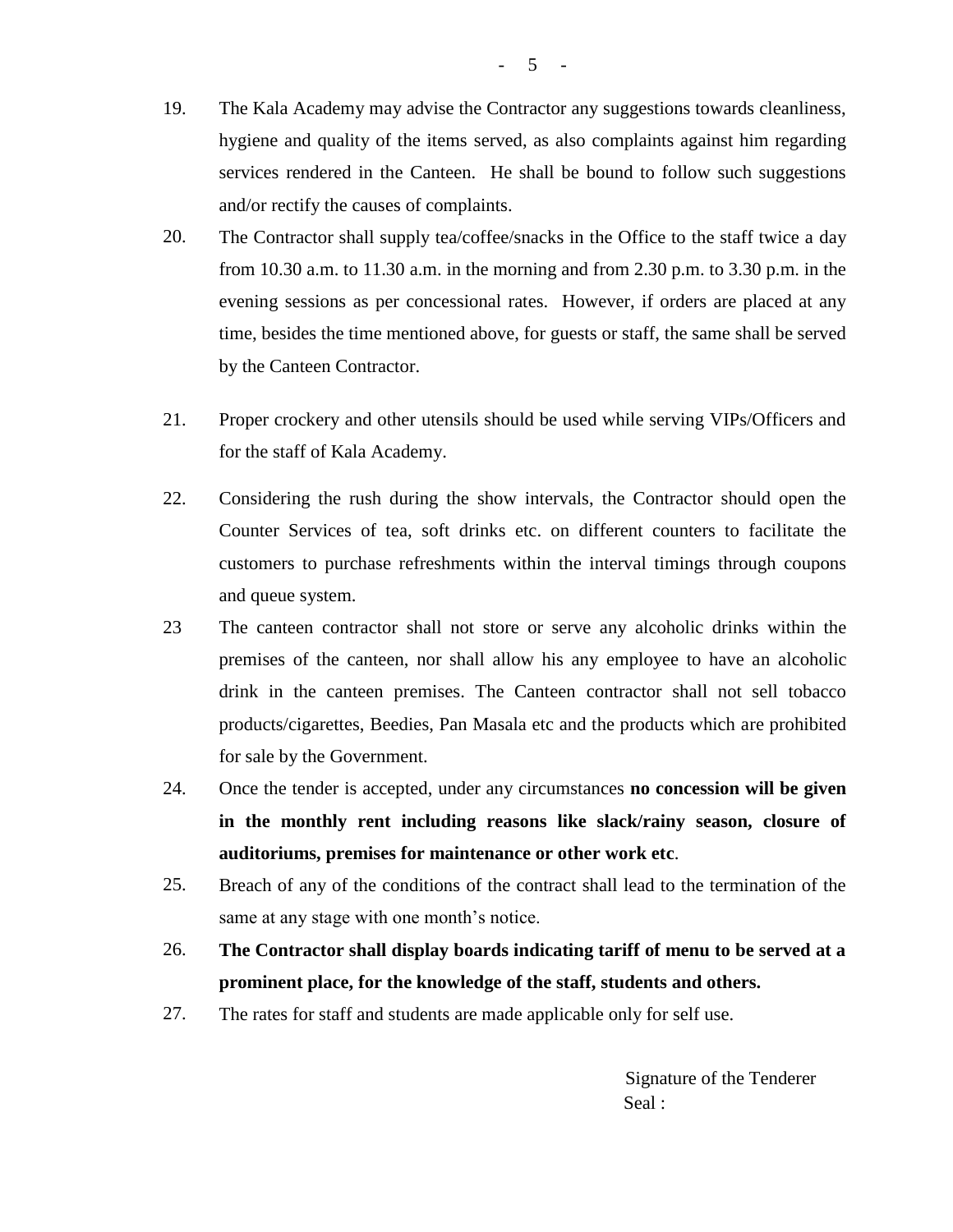- 28. The Contractor should run the Canteen himself. Under no circumstances permission will be given to sublet the Canteen.
- 29. **The Member Secretary, Kala Academy reserves the right of granting the permission to the organizers for the events like conferences, meetings, seminars, festivals, cultural programmes etc. to host lunch/ dinner/ refreshments etc. at his own discretion and the canteen contractor will not have any claim over any amount towards service charges etc. from Kala Academy or the organizers.**
- 30. Kala Academy Goa reserves the right to levy a fine of Rs.1000/- per day in case of violation of any rules/terms and conditions prescribed in the contract/tender and which should be paid by the contractor within 24 hours.
- 31. **The Canteen premises shall not be utilized, for serving lunch/dinner/refreshments etc. for the performance held outside the Complex premises, neither the kitchen for cooking to cater outside orders by contractor.**
- 32. The Caterer shall serve meals, snacks/refreshments only within the Canteen area. However, the Member Secretary reserves the right to grant such permission to organizer/booking parties to avail services of outside caterer in exceptional cases at his discretion.
- 33. For cooking purpose, the Canteen Contractor should use only gas stove. Use of kerosene stove is strictly prohibited.
- 34. The Canteen Contractor should possess the necessary licenses from Food & Drug Administration and Directorate of Health Services or any other Statutory Body required by law for his present venture and should obtain the necessary License from FDA to run Kala Academy canteen immediately on issue of letter of acceptance of tender by Kala Academy.
- 35 The Member Secretary may introduce any other terms and conditions in the agreement to be entered into/executed with the successful Canteen Operator.

 Signature of the Tenderer Seal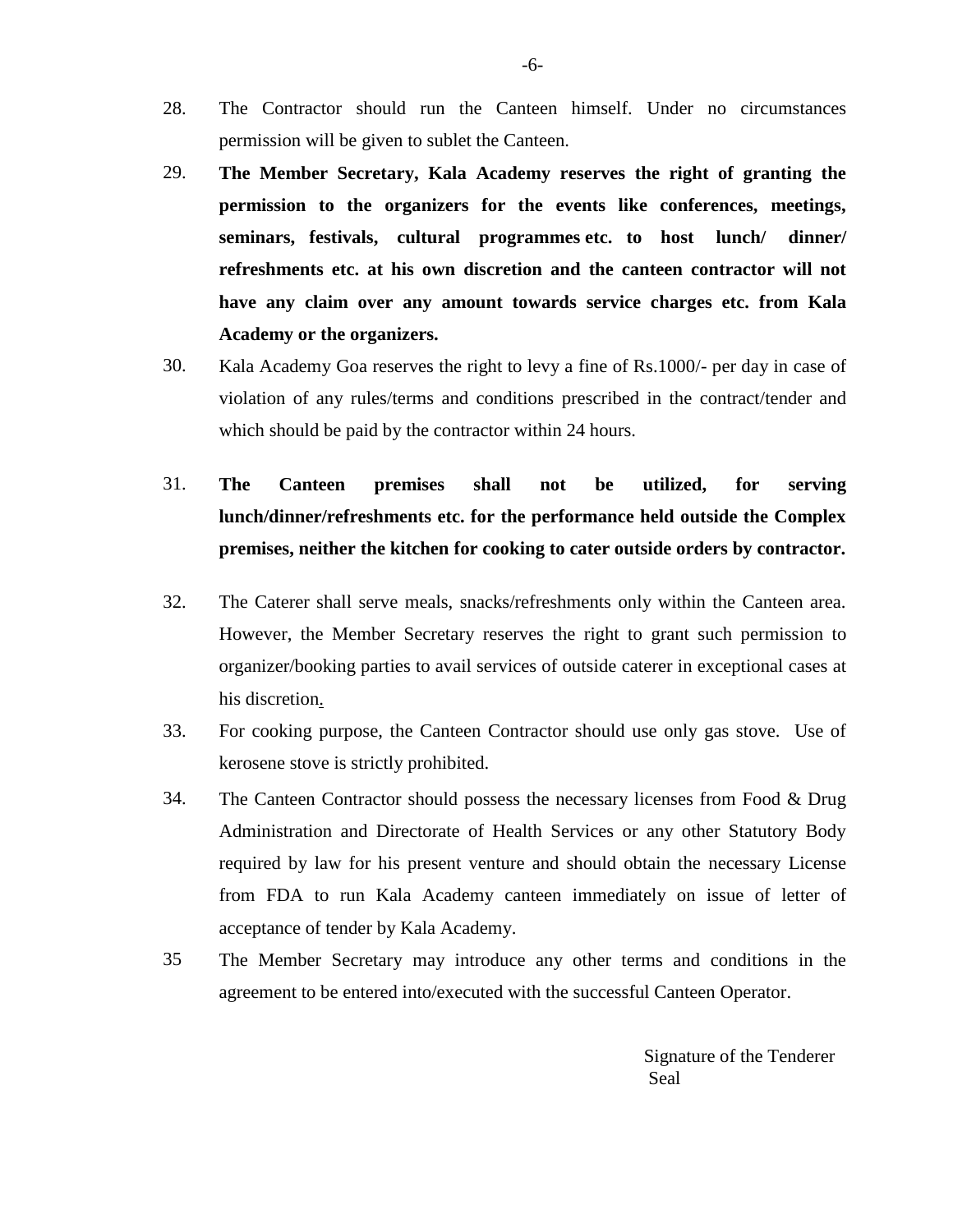- 36. The successful tenderer shall submit Notarized Declaration on Rs.100/- Stamp Paper, before signing the agreement, stating that the premises will be vacated in good condition within fifteen days from the date of issue of the directives from the authorities allotting the premises, failing which the tender will be rejected.
- 37. Kala Academy reserves the right to revise rates of any item, if found necessary.
- 38 The canteen contractor shall not proceed against the Kala Academy in any court of Law, arbitration etc, on any ground and shall be held responsible and liable for breach of contract, loss or damage by way of wages for his employees compensation for his staff, cost of equipment etc.
- 39. Without assigning any reasons thereof the Kala Academy reserves the right to accept or reject any or all the tenders. The tenderer shall not proceed against Kala Academy in any Court of Law, Arbitration, etc. on any grounds and shall be held responsible and liable for breach of contract, loss or damage by way of wages/compensation for the tenderers employees, cost of equipments etc.
- 40. The canteen contractor shall not damage or deface any surface, property, appliances of Kala Academy. For display of any board/advertisement material, he should take prior written permission from the Member Secretary.
- 41. The tenderer should sign each and every page, forming part of the tender as token of his acceptance to the terms and conditions mentioned therein ( including annexures)
- 42. The work order issued will come in force only on signing of the agreement. The cost of stamp paper will have to be borne by the Contractor.
- 43. The Member Secretary reserve the right to terminate the contract without any prior intimation/notice incase the contractor violets any of the terms and conditions of the Agreement.

I have noted all the terms and conditions numbered from 1 to 43 and agree to abide all the conditions.

Name: \_\_\_\_\_\_\_\_\_\_\_\_\_\_\_\_\_\_\_\_\_\_\_\_\_\_\_\_\_

 $Signature:$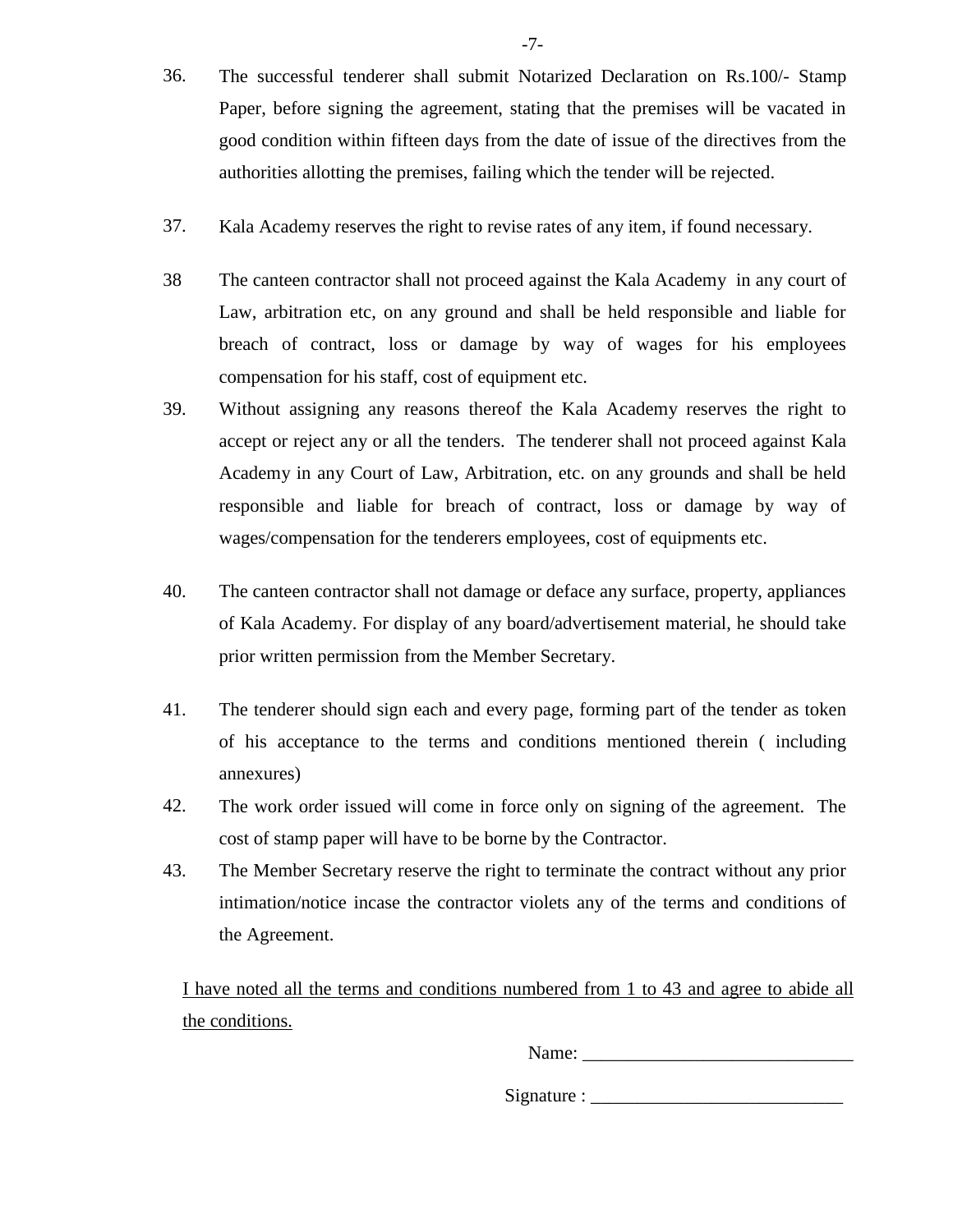## **ANNEXURE - II**

## INSTRUCTIONS TO THE TENDERER

## TENDER SPECIFICATIONS/CONDITIONS FOR RUNNING THE KALA ACADEMY'S CANTEEN AT KALA ACADEMY COMPLEX, PANAJI-GOA.

1. The tender should be submitted in two bid system superscripted as (1) Technical bid (2) Financial bid. These two envelopes should be placed in one envelope duly sealed and superscribed as "Tender for Canteen of Kala Academy". The Tender document can be downloaded from the eTender website **[www.tenderwizard.com/GOA](http://www.tenderwizard.com/GOA)** upon the payment of Tender Document and eTender Processing fee Costs. The mode of submission of tender is through eTender mode only. The tenders will be opened on 28/05/2018 at 4.00 p.m. in the presence of the tenderers or their authorized representatives in case they wish to be present. The date of opening the financial bid will be intimated to the qualified tenderers

#### 2. **The technical bid should include the following documents :-**

- a) Earnest Money Deposit amounting to **Rs.25,000/-** is **To be paid online through e-payment mode only**. E.M.D. of the unsuccessful tenderers will be refunded, as soon as, the matter is finalized, whereas the same of the successful one will be adjusted with the Security Deposit. The request by the tenderer for refund of E.M.D. prior to finalization of tender will be treated as withdrawal from tender.
- b) IT Returns of last two years.
- c) Attested copies of the Certificates of Registration from (i) Sales Tax (ii) ESI (if required) (iii) PF (if required) (iv) Labour Inspector (v) Food  $\&$ Drug Administration (of present organization), requires to be furnished

\_\_\_\_\_\_\_\_\_\_\_\_\_\_\_\_\_\_\_\_\_\_\_\_\_\_\_\_\_ Signature and Seal of the Tenderer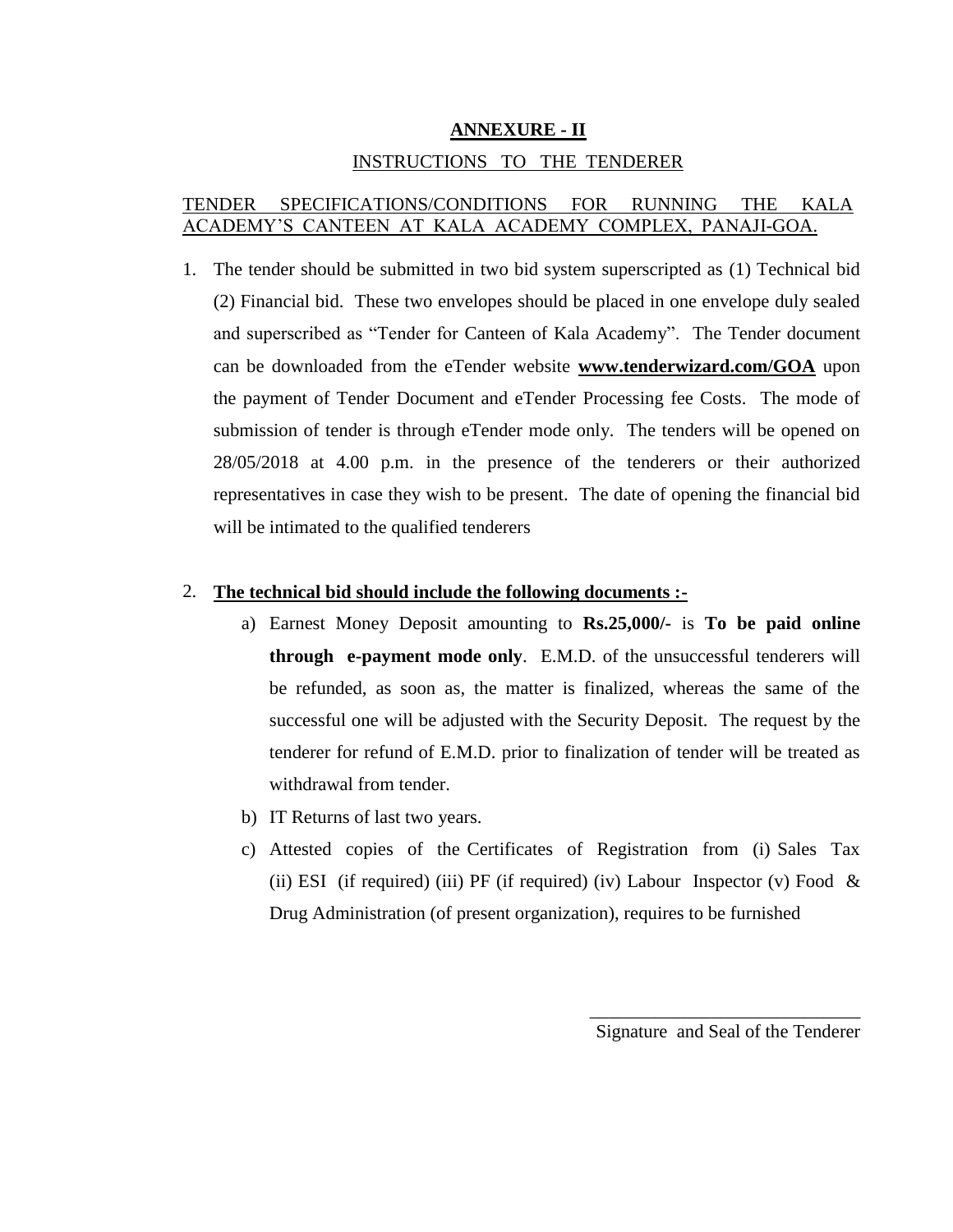- d) Attested copies of the certificates of experience in past immediate three years for running of Canteen of reputed organizations/own hotel, Restaurant or catering services.
- e) Details regarding constitution of firm (whether individual or partnership firm etc.). Please give details of partners/composition of management, if any.
- f) Annexure I, Annexure II and the check-list in the prescribed format in Annexure III and Annexure IV.
- g) Copy of the Income Tax PAN Card.
- 3. Testimonials from the existing customers as to the quality of service rendered will be given preference.
- 4. The rates quoted in the tender should be valid for 90 days from the date of opening of the tender.

 $\overline{\phantom{a}}$  , and the contract of the contract of the contract of the contract of the contract of the contract of the contract of the contract of the contract of the contract of the contract of the contract of the contrac

## 5. **The financial bid should include the price bid in Annexure IV.**

Sd/-

MEMBER SECRETARY KALA ACADEMY GOA

(Signature and Seal of the Tenderer)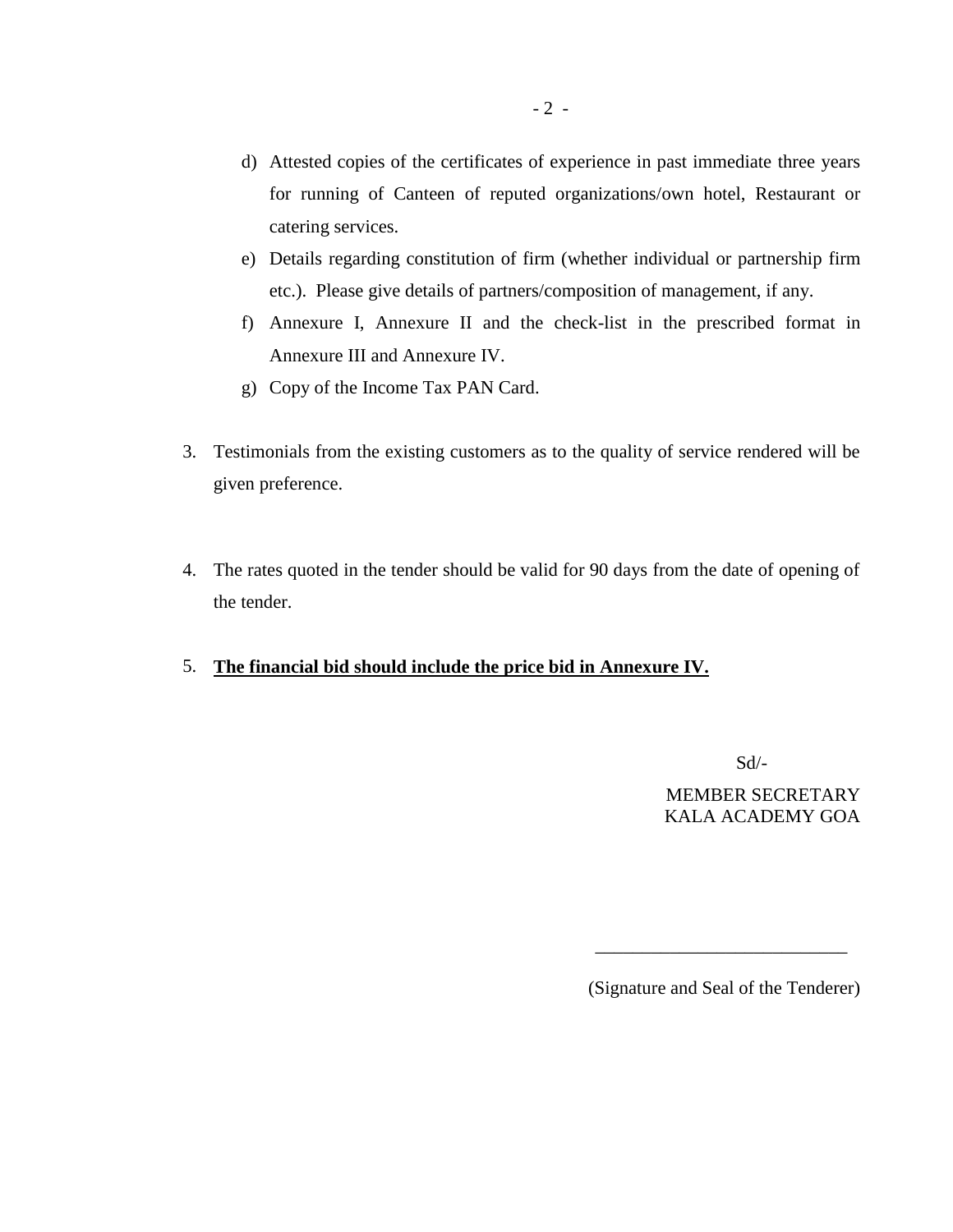## **ANNEXURE III**

# Check List

# Tender for running of Kala Academy's Canteen at Kala Academy Complex.

| Sr. No. | Particulars                                                                                                                                                               | <b>Remarks</b> |
|---------|---------------------------------------------------------------------------------------------------------------------------------------------------------------------------|----------------|
| 1.      | Name of the Tenderer                                                                                                                                                      |                |
| 2.      | Address                                                                                                                                                                   |                |
| 3.      | Status of the Firm (whether individual or<br>partnership)                                                                                                                 |                |
| 4.      | Whether the technical bid is accompanied with<br>E.M.D.                                                                                                                   |                |
| 5.      | Attested Certificate copy of E.S.I. Registration (if<br>any).                                                                                                             |                |
| 6.      | Attested Certificate copy of P.F. Registration (if<br>any).                                                                                                               |                |
| 7.      | Attested Registration Certificate copy from the<br>Labour Dept.                                                                                                           |                |
| 8.      | Attested Certificate copy of Sales Tax Registration                                                                                                                       |                |
| 9.      | Attested copy of licence obtained from Food &<br>Drug Administration for present catering venture (if<br>any).                                                            |                |
| 10.     | Attested Certificate copies from reputed<br>organizations/institutions for running the canteen<br>contract/own hotel or restaurant for a minimum<br>period of five years. |                |
| 11.     | Attested copy of PAN Card.                                                                                                                                                |                |

The tenderer is required to tick mark  $(\checkmark)$  in the remark column if he complies to the requirements in the check list.

> \_\_\_\_\_\_\_\_\_\_\_\_\_\_\_\_\_\_\_\_\_\_\_\_\_\_\_\_\_ Signature and Seal of the Tenderer